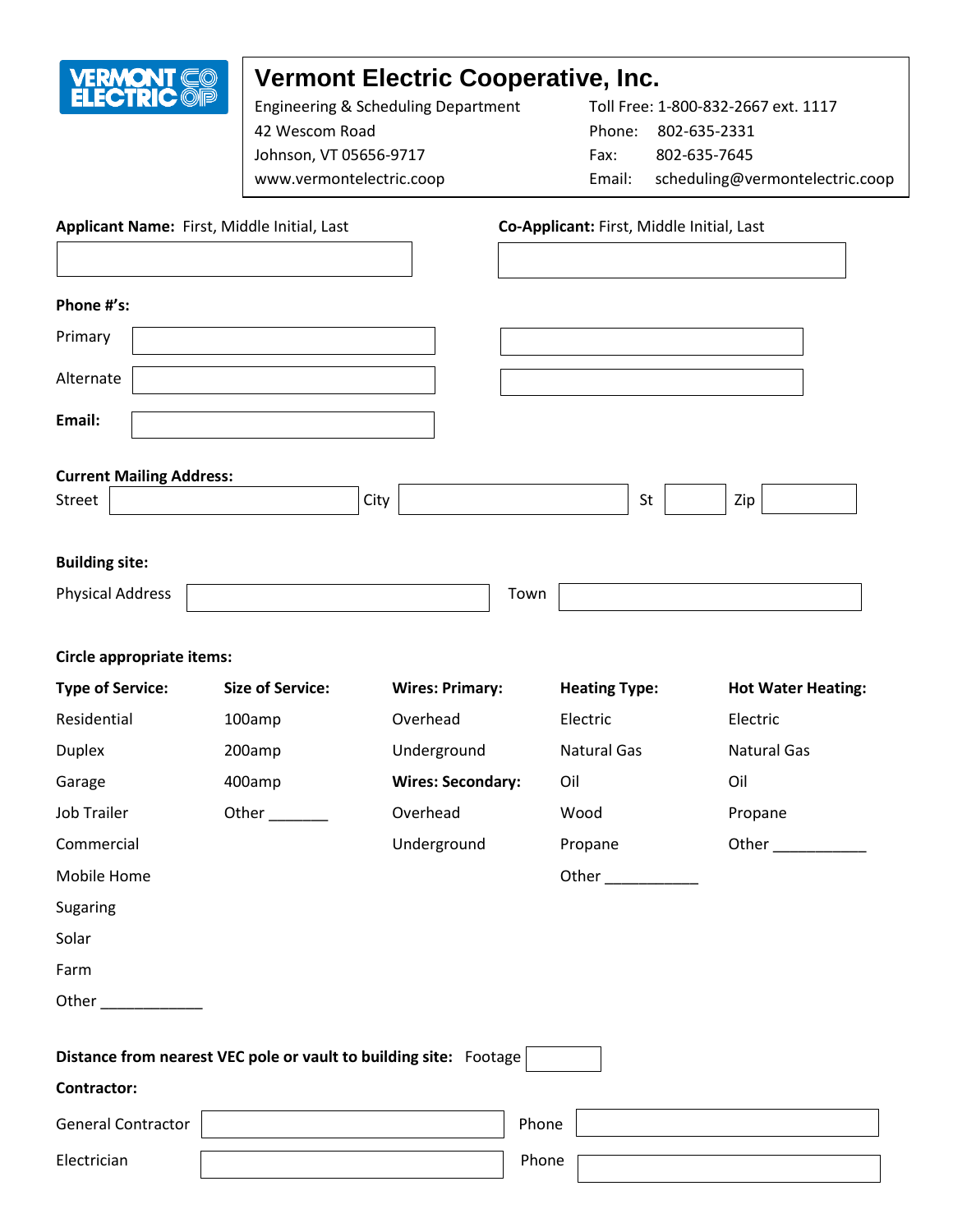Sketch Area: Draw a diagram of the property showing poles (location & number), roads, near neighbors and/or 911 addresses, property lines, septic location and power lines:

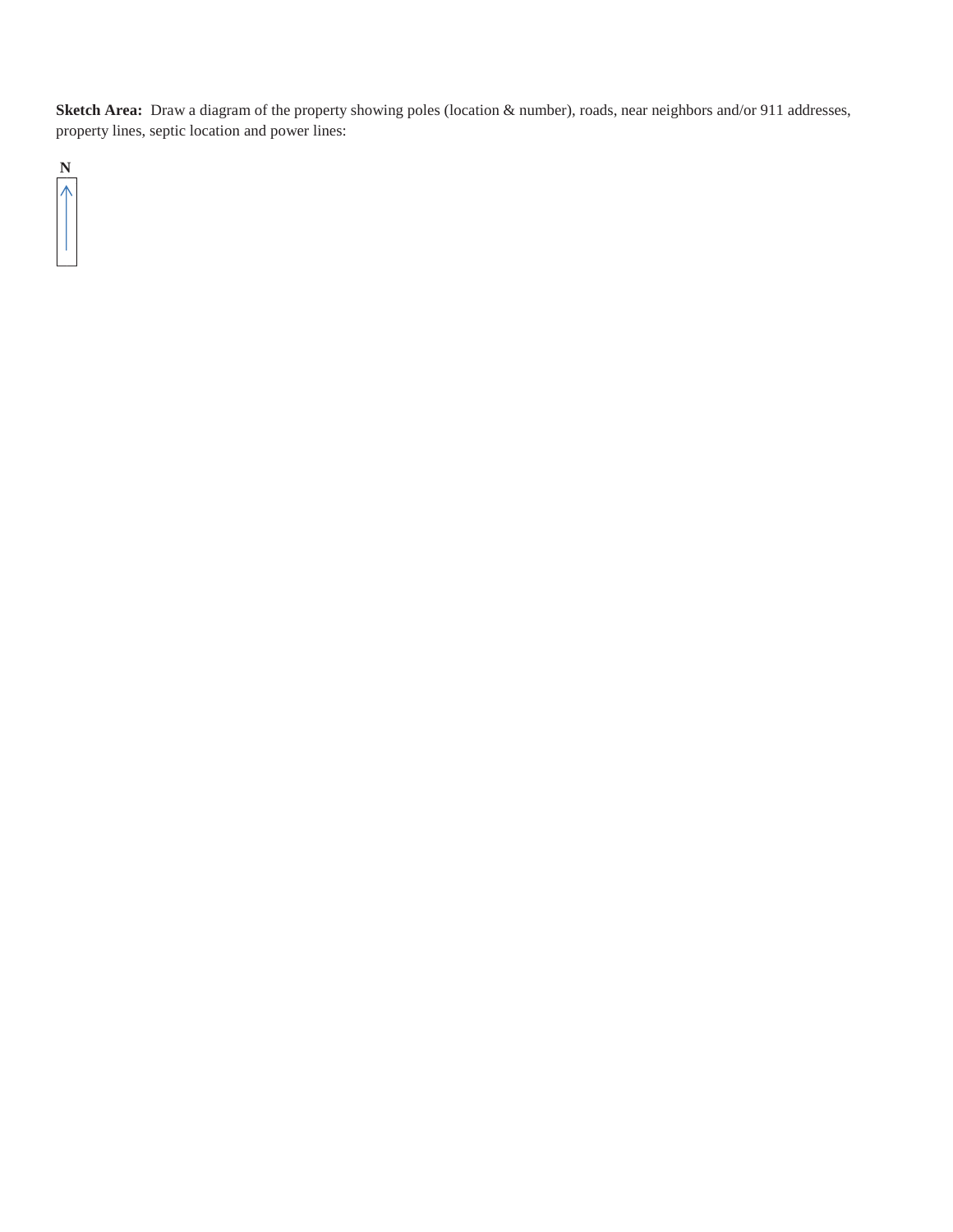#### **TEMPORARY ELECTRIC SERVICE**

I agree to provide the following:

- 1) To provide, erect or install an adequate distribution panel and to maintain such a panel in a weatherproof condition.
- 2) To install a 3 wire circuit (per NEC) to the distribution panel, which shall be sized to the amperage of the main disconnect, as specified above.
- 3) To install 2 copper ground rods at the distribution panel, such rods to have at least the minimum dimensions of 8 feet in length and ½ inch in diameter.
- 4) To install ground fault protection (see drawing) on all 120-volt circuits going out of the distribution panel.
- 5) To accept full responsibility to examine and inspect daily, prior to use, all electrical tools, extension cords, and equipment.
- 6) To perform all installation in full compliance with the requirements of the National Electric Code (NEC) of the National Board of Fire Underwriters, together with any state or local electric codes or regulations, where applicable.
- 7) To have and hold VEC harmless from, and to indemnify VEC against any and all claims, actions, or suits for injury, damage, or loss of persons or property however caused, which may arise or be alleged to have arisen in connection with the furnishing of electric service under this agreement.
- 8) To make advance payment for labor and expense of performing the temporary connection and for all material, including salvageable material, when applicable, and as required by the filed tariff of VEC.
- 9) All energy used during the period for the temporary service as provided is to be billed to the above address at the application rate set forth in VEC's tariff rate schedule.
- 10) Application valid for 6 months from date of application, after which VEC will review and disconnect or extend the application date.

Please refer to appropriate drawing for either the overhead or underground temporary service that will be provided to you by the Utility Designer.

If you are requesting a temporary service please initial that you have read the above Temporary Electric Service information and will forward to your electrician or general contractor.

Attach either a site plan or a hand drawn sketch of the layout of the lot (i.e.- driveway, septic system, water well, etc.).

Attach the appropriate load sheet for the type of service requesting (choose link): <https://vermontelectric.coop/forms/load>[-sheets](https://vermontelectric.coop/forms/load-sheets)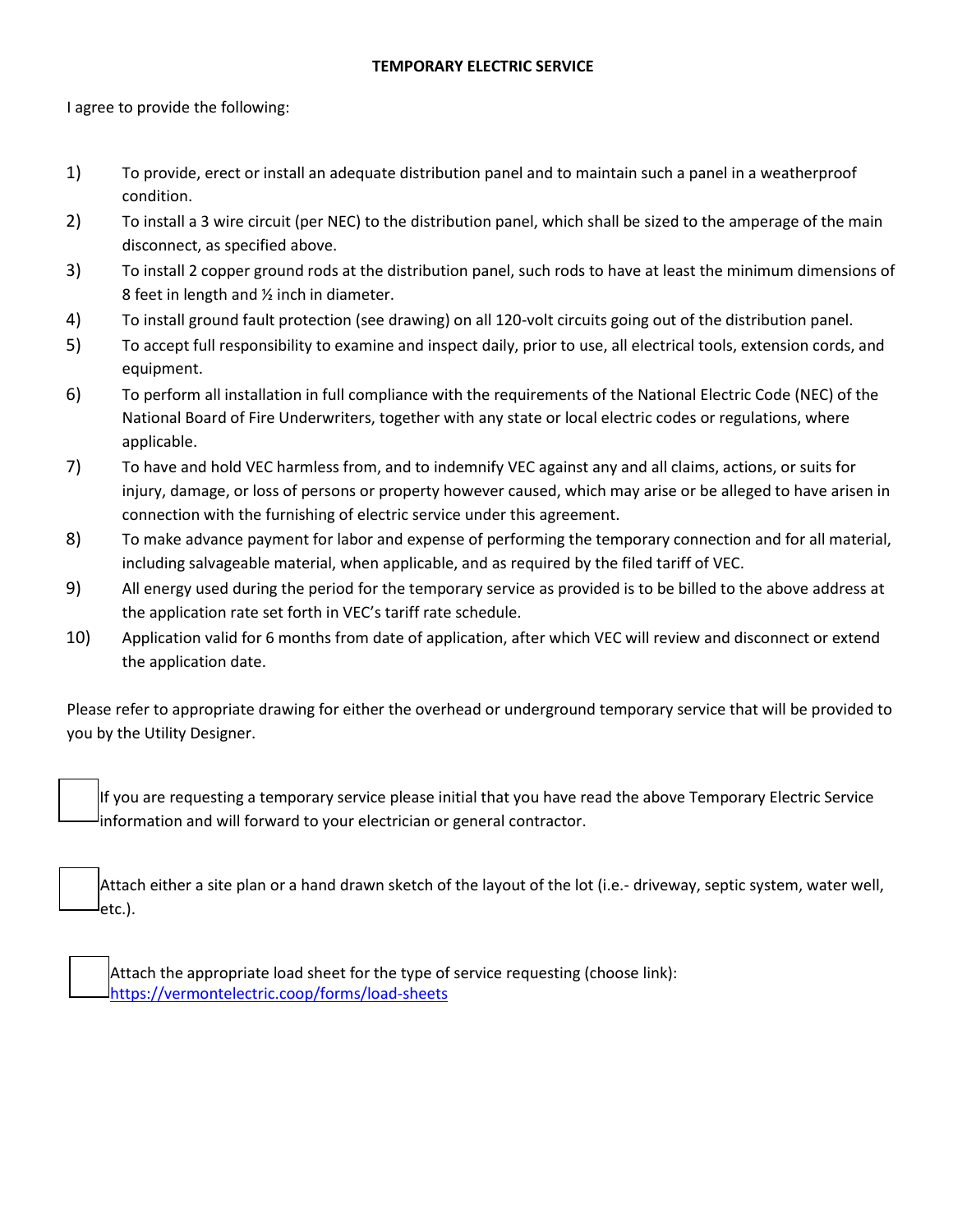## **Member Service Agreement**

By Vermont Electric Cooperative, Inc.'s (VEC) filed tariff, the new member is allowed the installation cost credit of 100 feet of overhead service. If the new member requires an extension longer than 100 feet of overhead, by VEC's filed tariff, the member will be required to contribute towards the cost of the extension according to the appropriate rate schedule.

In addition, for any line extension, the new member is required to furnish at their cost all required tree clearing, Right of Way procurements, permits, trenching, conduit and backfill for underground installations, if required. Any work performed by VEC on behalf of a member associated with line extensions, relocations, upgrades, or equipment replacements, which are not specifically covered by the charges contained in this tariff, will be billed to the member at VEC's actual costs of performing the service.

If the new line extension secondary will cross a neighbor's property it is the **member's** responsibility for obtaining approval from the neighbor for this line.

## Furnished by VEC:

- a) All necessary materials with overhead line extension(s), pole(s), and riser(s), if required, and meter(s) installed; costs paid by member in accordance with the filed tariffs
- b) Application packet of forms to be completed by member
- c) Copy of VEC filed electric service Line Extension Policy, line extension charges and VEC's Electric Service Requirements

Furnished by Member:

- a) Completed application packet including signed Application for Service and/or Additional Service and any right of way easements
- b) Member shall install a minimum of four stakes to show the approximate location of proposed building. The cost of the additional utility designing required due to relocation or re-orientation of proposed building or buildings after the original site survey will be borne in full by the member
- c) All material furnished and installed by the member shall comply with the latest edition of National Electrical Safety Code (NESC) and VEC's Electric Service Requirements (see construction drawings provided in packet)
- d) One of the following:

Overhead:

- a) Cost of all right of way clearing
- b) Meter socket on building (provide by owner's electrician)
- c) Cost for all extensions over 100 feet in length according to attached schedule

Underground Secondary

- a) Cost of all right of way clearing
- b) All trenching, backfilling, conduit, wire, meter sockets, and grounding system (per NESC)
- c) Cost for all extensions over allowable service credit according to attached rate schedule
- d) Stub pole or 10' x 6" x 6" pressure treated post, set 4' in ground, which member agrees to install and maintain (see construction drawings), or two stub poles w/ 5/4" pressure treated back-board for multiple services

#### Underground Primary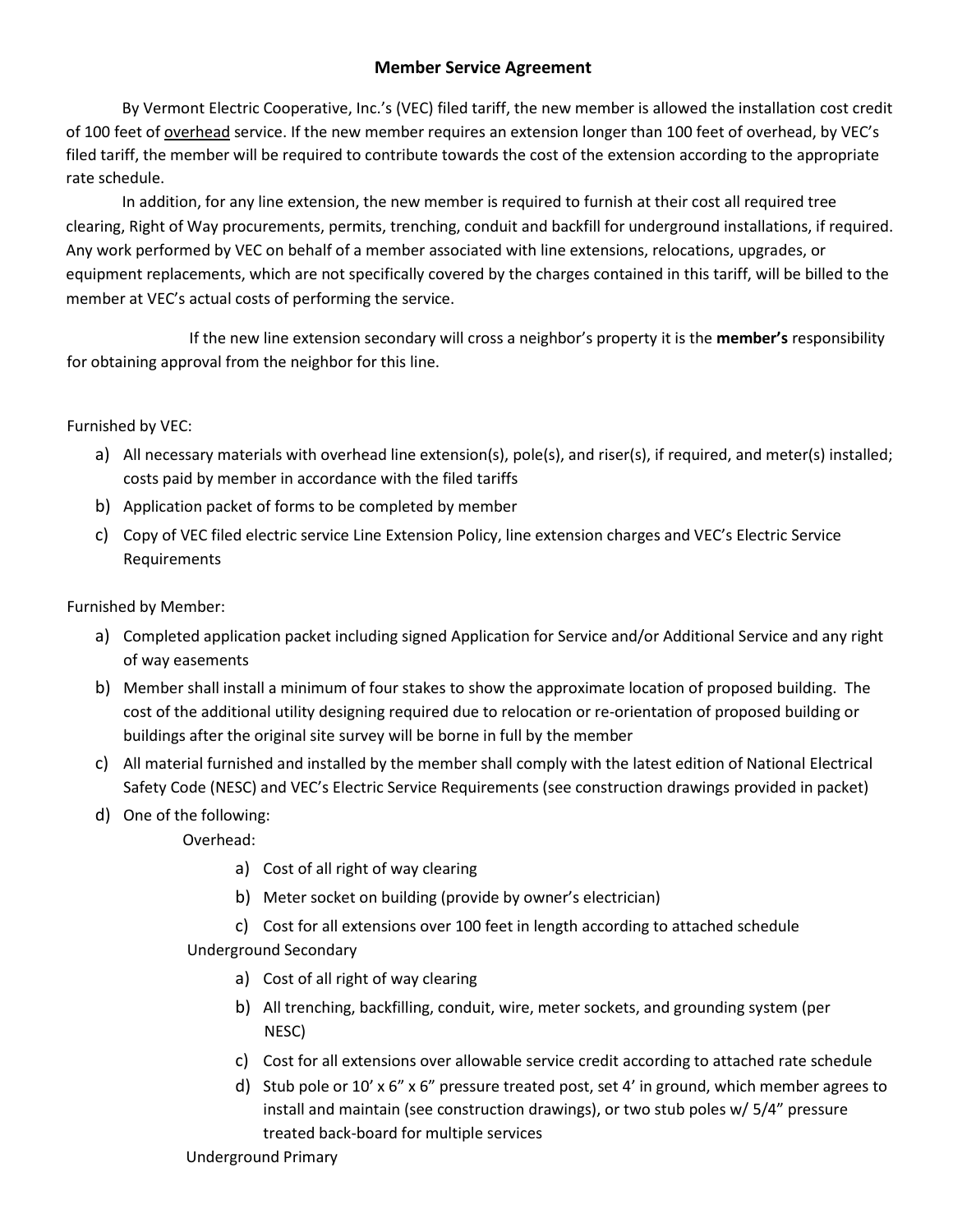- a) Cost of all right of way clearing
- b) All trenching, backfilling, conduits and vaults as required
- c) Cost of primary underground extension
- d) Pull line capable of 500 lbs. pull strength

**NOTE:** Primary (wire conductor) to be provided by VEC

Member Changes:

- a) Members shall give proper notice to VEC of any increase or decrease proposed in load of 100 amps or greater
- b) Members and their Contractors are prohibited from modifying service equipment, without the notification and consent of VEC, and, when required, the appropriate State or Local Inspection Authority. Examples of modifications that require prior notification and consent are:
	- 1) Replacing, or adding, a main panel for the purpose of increasing capacity.
	- 2) Other actions that may create safety concerns, NESC violations, equipment overloads, or be contradictory to these Service Requirements or VEC Tariffs
- c) Failure on the part of the member to give notice as provided above shall render them liable for any damages to meters, transformers, wires, and associated apparatus of VEC resulting from the use of increased or changed load. These costs will be in excess of those the member would have borne if they had contacted VEC in advance of these changes

We the undersigned, hereby agree to the above requirements and conditions for electric service. We understand that before construction will be started payment for the costs of the extension must be paid in full. We also understand that initial billing for construction may be subject to "true up" when job is completed. This will be a **line item** (14200) on the initial construction bill. This means an additional bill may be mailed to you at the end of your job and payment is expected.

| Applicant's Electronic Signature | Date | Co-Applicant's Electronic Signature |
|----------------------------------|------|-------------------------------------|